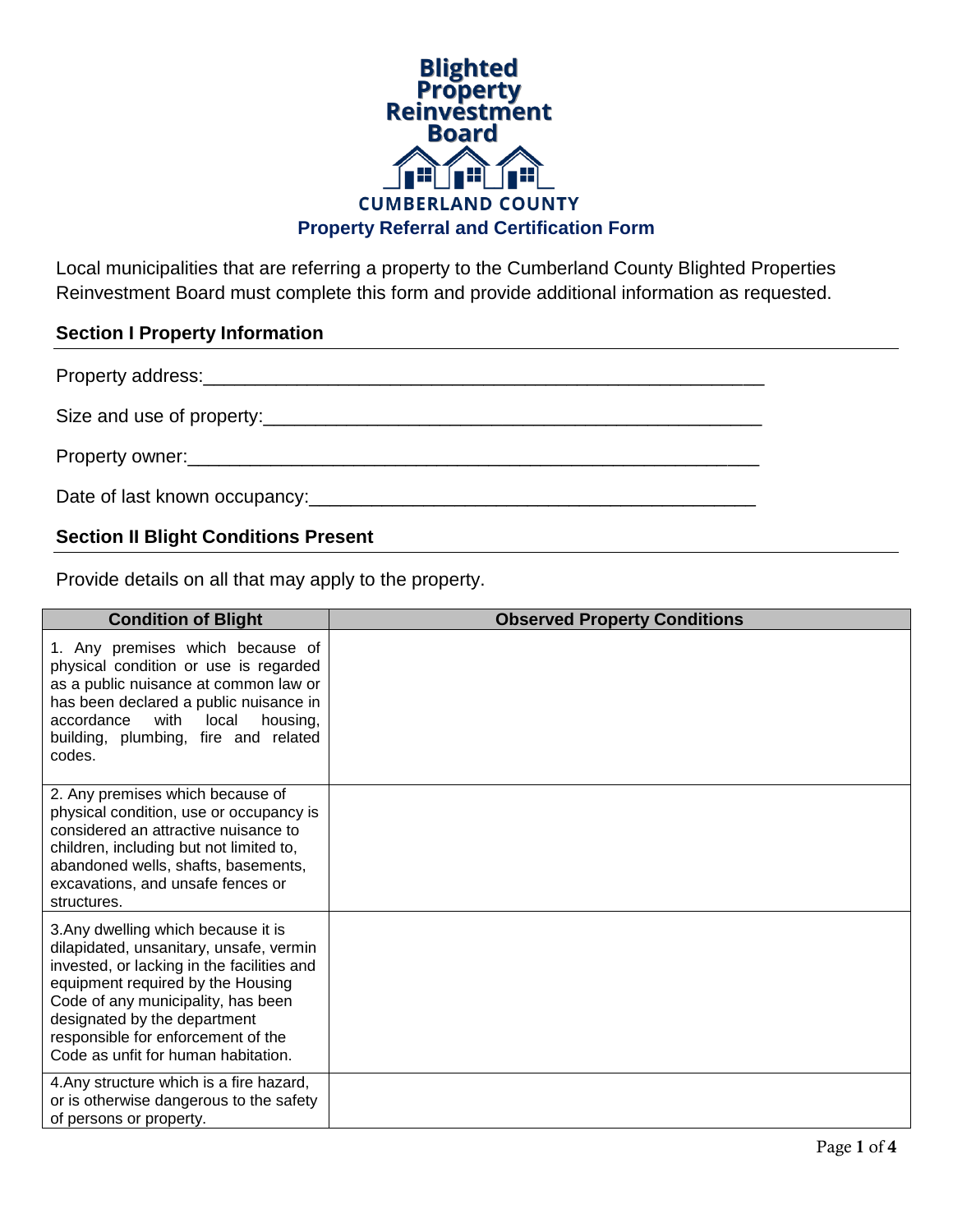| <b>Condition of Blight</b>                                                                                                                                                                                                                                                                                                                              | <b>Observed Property Conditions</b> |
|---------------------------------------------------------------------------------------------------------------------------------------------------------------------------------------------------------------------------------------------------------------------------------------------------------------------------------------------------------|-------------------------------------|
| 5. Any structure from which the<br>utilities, plumbing, heating, sewage, or<br>other facilities have been<br>disconnected, destroyed, removed, or<br>rendered ineffective so that the<br>property is unfit for its intended use.                                                                                                                        |                                     |
| 6. Any vacant or unimproved lot or<br>parcel of ground in a predominately<br>built up neighborhood, which by<br>reason of neglect or lack of<br>maintenance has become a place for<br>accumulation of trash and debris, or a<br>haven for rodents or other vermin.                                                                                      |                                     |
| 7. Any property which is vacant, which<br>has not been rehabilitated within one<br>year of the receipt of notice to<br>rehabilitate from a municipal code<br>enforcement agency.                                                                                                                                                                        |                                     |
| 8. Any abandoned property. A<br>property shall be considered<br>abandoned if:                                                                                                                                                                                                                                                                           |                                     |
| a. It is a vacant or unimproved lot or<br>parcel of ground on which a municipal<br>lien for the cost of demolition of any<br>structure located on the property<br>remains unpaid for a period of six<br>months;                                                                                                                                         |                                     |
| b. It is a vacant property or vacant or<br>unimproved lot or parcel of ground on<br>which the total of municipal liens on<br>the property for tax or any other type of<br>claim of the municipality are in excess<br>of 150% of the fair market value of the<br>property as established by the<br><b>Cumberland County Tax Assessment</b><br>Office; or |                                     |
| c. The property has been declared<br>abandoned by the owner, including an<br>estate that is in possession of the<br>property.                                                                                                                                                                                                                           |                                     |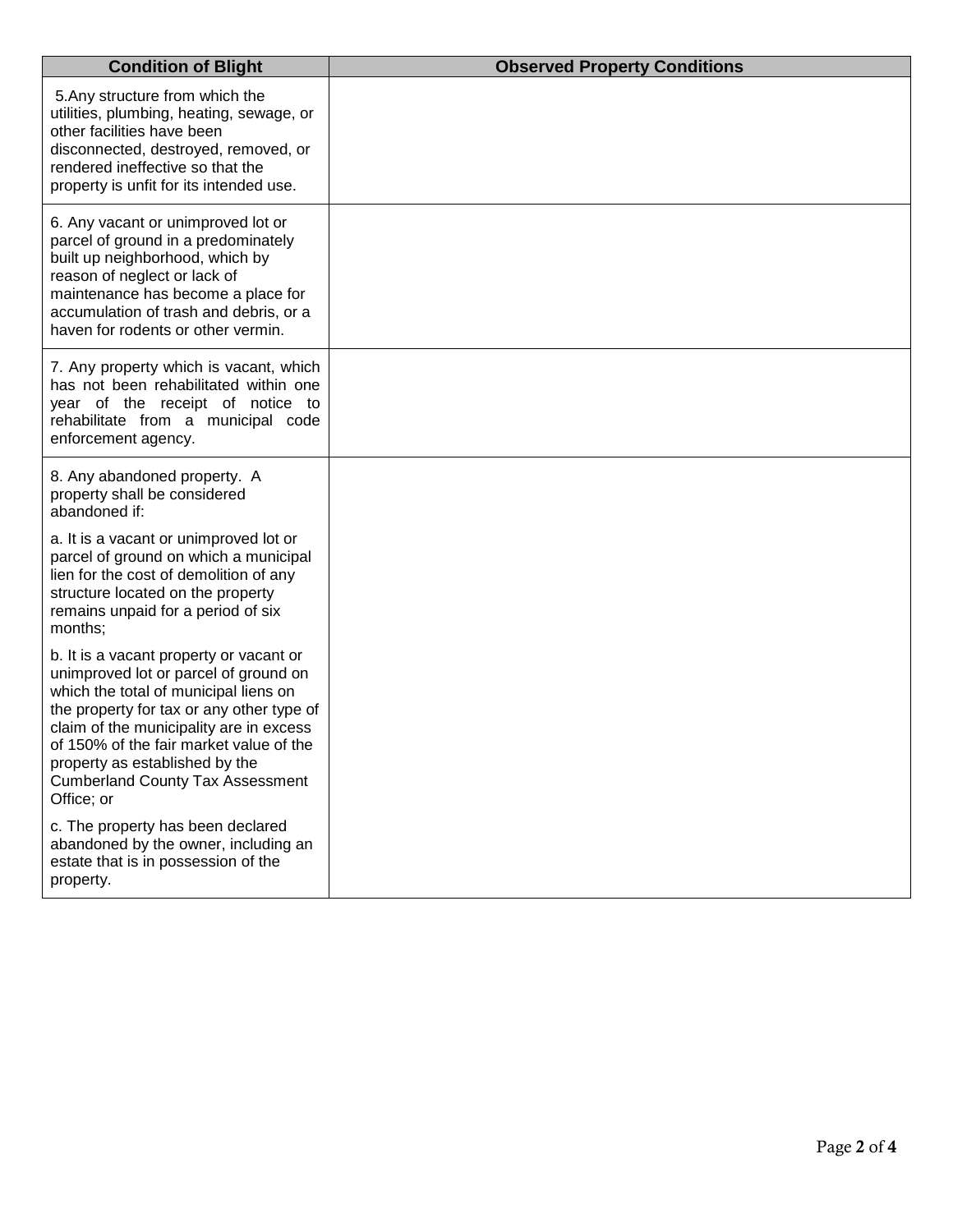## **Section III Documented Code Violation and Municipal Action**

In the following table, please document any municipal building, zoning, or property maintenance code violations for the subject property if a code enforcement report is not available. For each violation, document municipal enforcement actions and the result of those actions.

IF CODE ENFORCEMENT REPORT AVAILABLE, PLEASE ATTACH.

| <b>Code Violated</b><br>(list code name and reference specific section violated) | <b>Municipal Enforcement Action and Result (include date)</b> |
|----------------------------------------------------------------------------------|---------------------------------------------------------------|
|                                                                                  |                                                               |
|                                                                                  |                                                               |
|                                                                                  |                                                               |
|                                                                                  |                                                               |